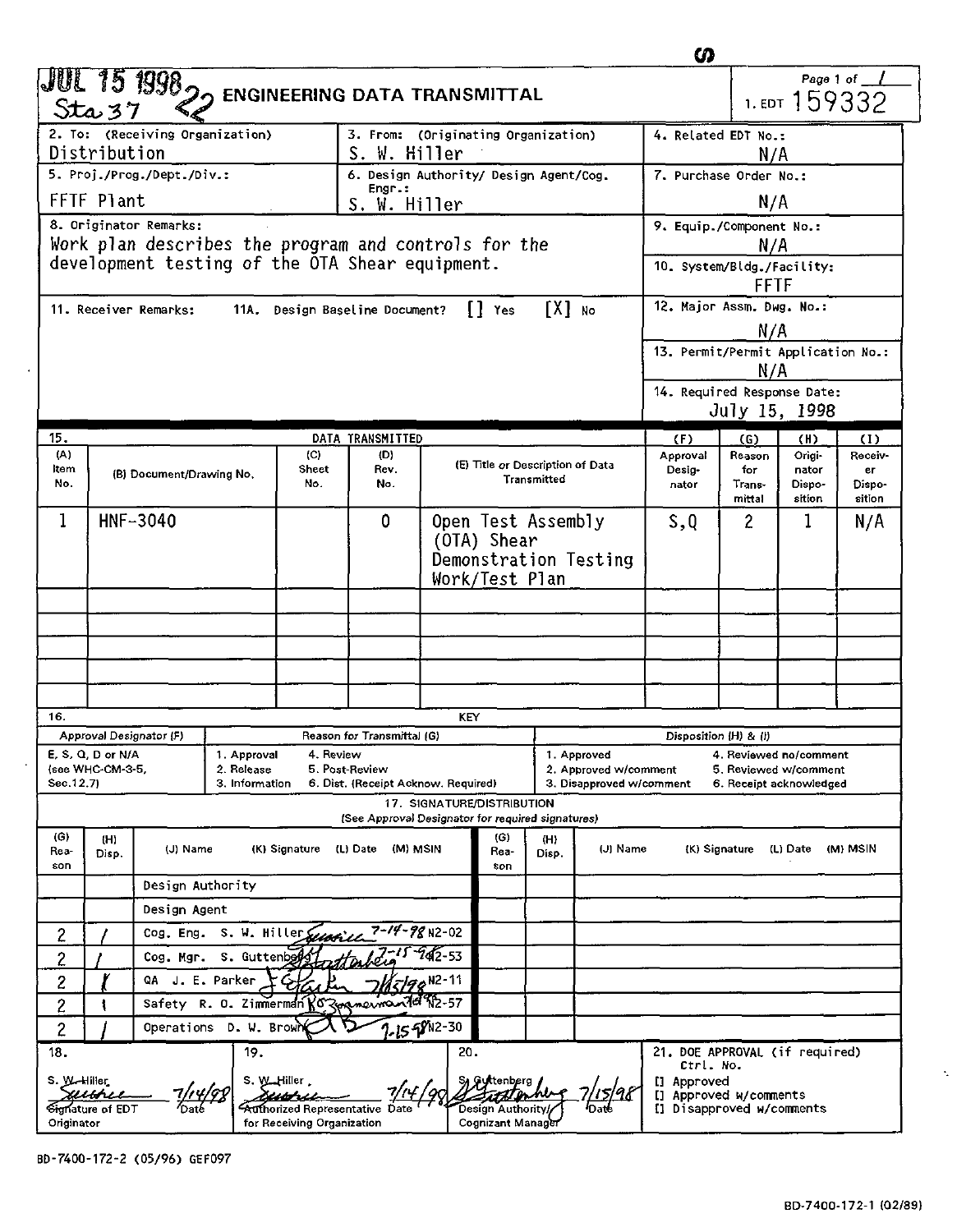# Open Test Assembly (OTA) Shear Demonstration Testing Work/Test Plan

**S. W. Hiller** B&W Hanford Co., Richland, WA 99352 U.S. Department of Energy Contract DE-AC06-96RL13200

EDT/ECN: 159332 UC: 530 Org Code: 18220 Charge Code: B1164<br>B&R Code: FX7002000 Total Pages: LO Total Pages:  $\overline{1}$ 

Key Words: IEM Cell, Interim Examination and Maintenance Cell, Open Test Assembly, OTA, Shear, OTA Shear.

Abstract: This document describes the development testing phase associated with the OTA Shear activity and defines the controls to be in place throughout the testing.

TRADEMARK DISCLAIMER. Reference herein to any specific comnercial product, process, or service by trade name, trademark, manufacturer, or otherwise, does not necessarily constitute or imply its endorsement, recommendation, or favoring by the United States Government or any agency thereof or its contractors or subcontractors.

Printed in the United States of America. To obtain copies of this document, contact: Document Control Services, P.O. Box 950, Mailstop H6-08, Richland UA 99352, Phone (509) 372-2420; Fax (509) 376-4989.

<u>Burkland  $7/15/98$  Contents</u>



Approved for Public Release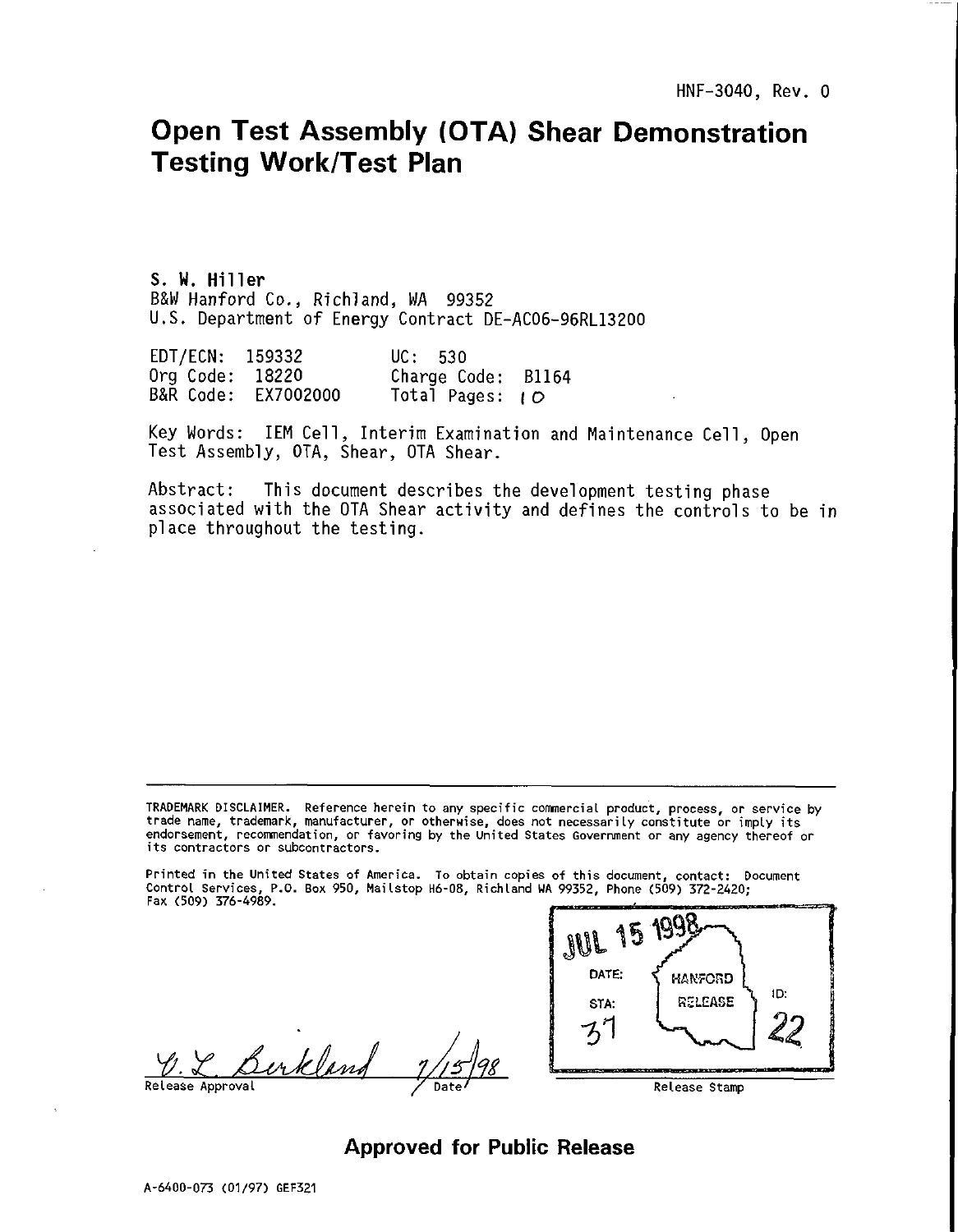| <b>RELEASE AUTHORIZATION</b>                                                                                                                                                                                                                                                                                                                                                                                                                             |                                                                        |  |  |  |  |  |
|----------------------------------------------------------------------------------------------------------------------------------------------------------------------------------------------------------------------------------------------------------------------------------------------------------------------------------------------------------------------------------------------------------------------------------------------------------|------------------------------------------------------------------------|--|--|--|--|--|
| <b>Document Number:</b>                                                                                                                                                                                                                                                                                                                                                                                                                                  | HNF-3040, Rev. 0                                                       |  |  |  |  |  |
| <b>Document Title:</b>                                                                                                                                                                                                                                                                                                                                                                                                                                   | Open Test Assembly (OTA) Shear Demonstration Testing<br>Work/Test Plan |  |  |  |  |  |
| This document, reviewed in accordance with DOE Order<br>1430.1D, "Scientific and Technical Information Management,"<br>and DOE G 1430.1D-1, "Guide to the Management of Scientific<br>and Technical Information," does not contain classified or<br>sensitive unclassified information and is:<br><b>APPROVED FOR PUBLIC RELEASE</b>                                                                                                                     |                                                                        |  |  |  |  |  |
| 7/15/98<br>V. L. Burkland<br>Lockheed Martin Services, Inc.<br>Document Control/Information Clearance<br>Reviewed for Applied Technology, Business Sensitive, Classified, Copyrighted, Export Controlled, Patent, Personal/Private, Proprietary,<br>Protected CRADA, Trademark, Unclassified Controlled Nuclear Information.<br>LEGAL DISCLAIMER. This report was prepared as an account of work sponsored by an agency of the United States Government. |                                                                        |  |  |  |  |  |
| Neither the United States Government nor any agency thereof, not any of their employees, nor any of their contractors, subcontractore<br>or their employees, makes any warranty, express or implied, or assumes any legal liability or responsibility for the accuracy,<br>completenees, or any third party's use or the results of such use of any information, apparatue, product, or process disclosed, or                                            |                                                                        |  |  |  |  |  |

represents that its use would not infringe privately owned rights. Reference herein to any specific commercial product, process, or service by trade name, trademark, manufacturer, or otherwise, does not necessarily constitute or imply its endorsement, recommendation, or favoring by the United States Government or any agency thereof or its contractors or subcontractors. The views and opinions of authors expressed herein do not necessarily state or reflect those of the United States Government or any agency thereof. This report has been reproduced from the best available copy. Printed in the United States of America.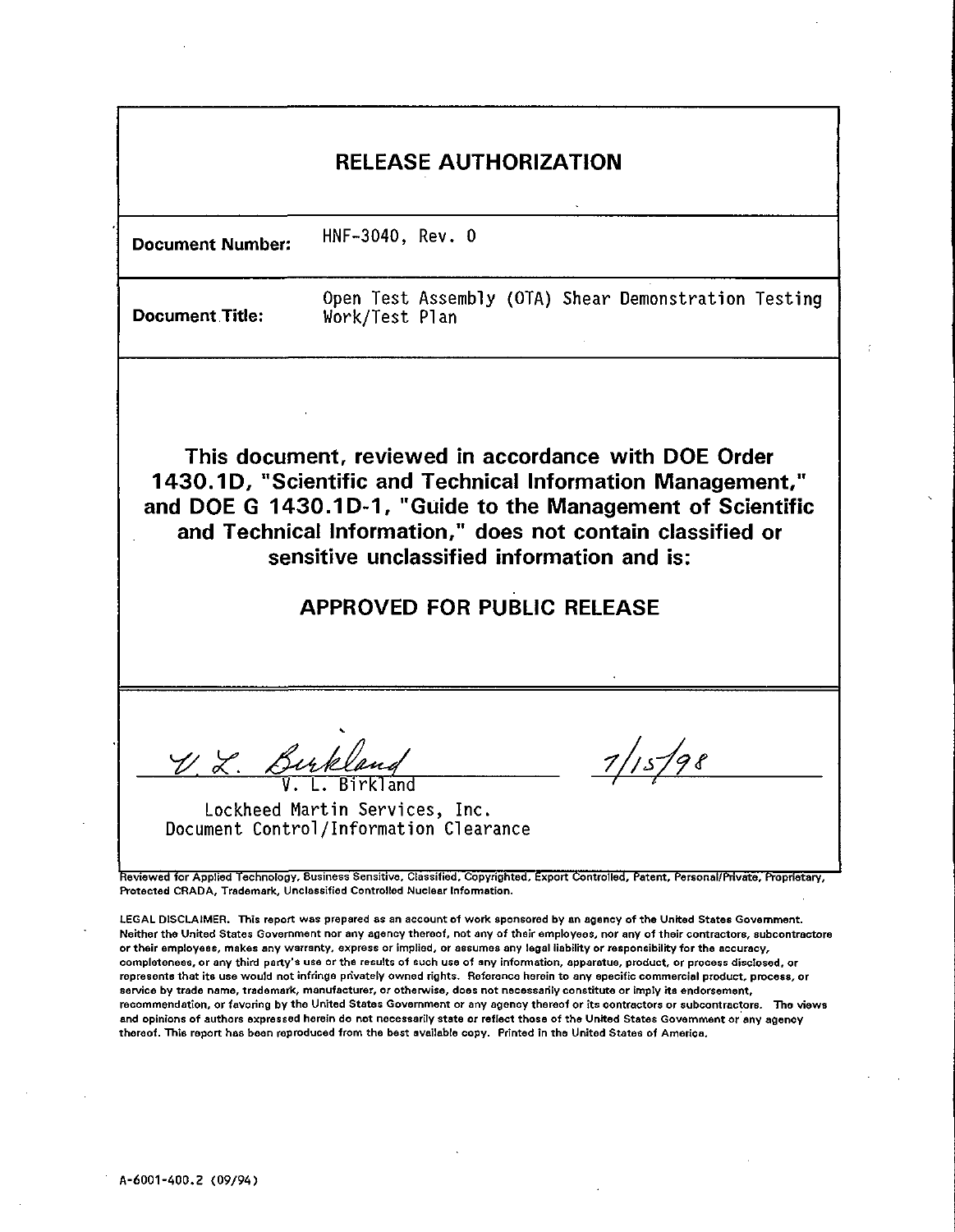HNF-3040 Rev. 0, Page 1

# OPEN TEST ASSEMBLY (OTA) SHEAR

# DEMONSTRATION TESTING WORK/TEST PLAN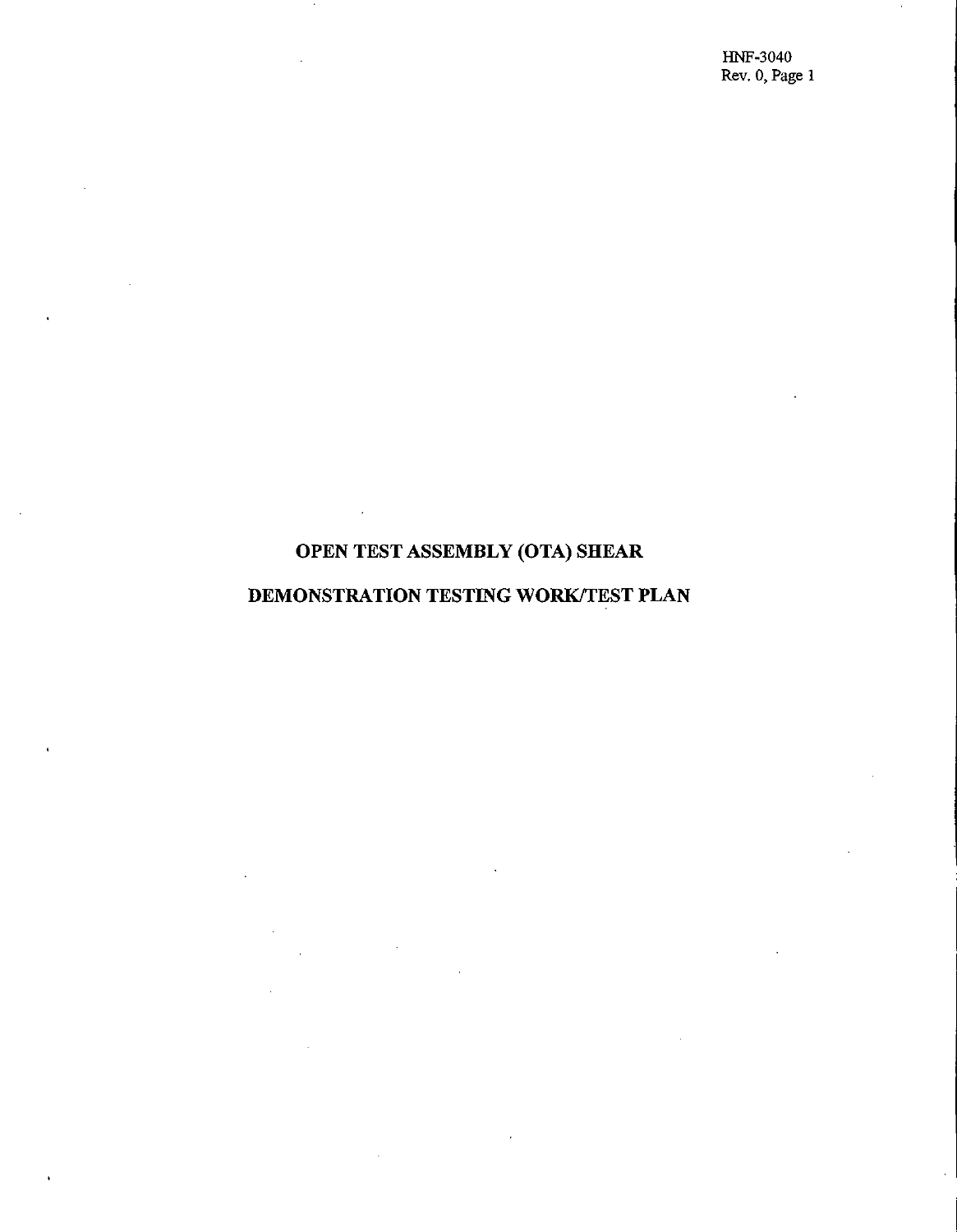# **Table of Contents**

 $\ddot{\phantom{a}}$ 

| 1.0  |  |
|------|--|
| 2.0  |  |
| 3.0  |  |
| 4.0  |  |
| 5.0  |  |
| 6.0  |  |
| 7.0  |  |
| 8.0  |  |
| 9.0  |  |
| 10.0 |  |
| 11.0 |  |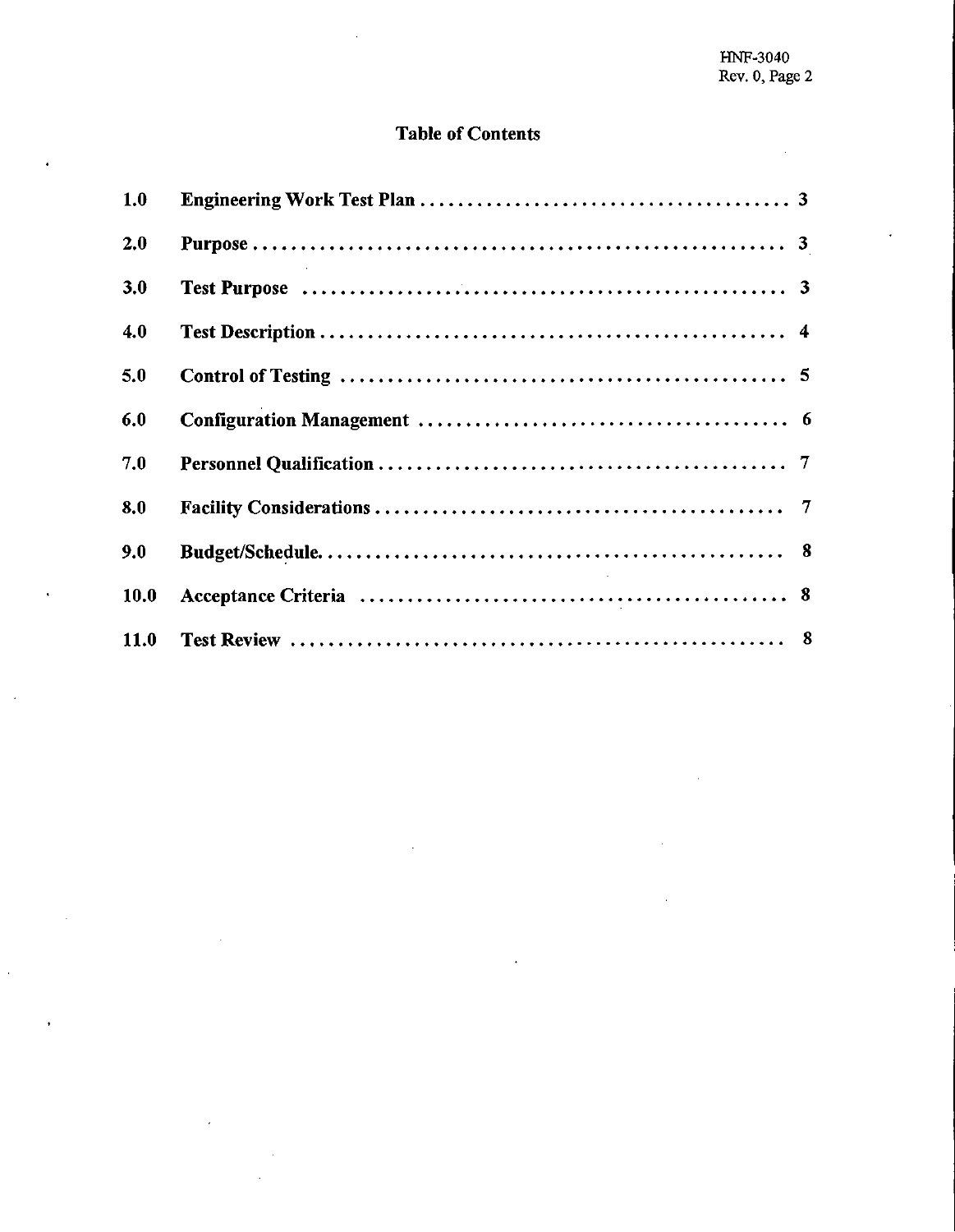# **Open Test Assembly (OTA) Shear Demonstration Testing Work/Test Plan**

# **1.0 Engineering Work/Test Plan**

#### **2.0 Purpose**

Performance of the Full-scale Demonstration of the OTA Shear Components at the 309 Building IEM Cell Training Facility

# **3.0 Test Purpose**

The OTA Shear Program provides equipment that is needed for the processing of 40 foot long, sodium wetted, irradiated core components previously used in the FFTF reactor to monitor fuel and materials tests. There are currently 15 of these OTA test stalks located in the Test Assembly Conditioning Station (TACS) inerted vault. These need to be dispositioned for a shutdown mission to eliminate this highly activated, high dose inventory prior to turnover to the ERC since they must be handled by remote operations. These would also need to be dispositioned for a restart mission to free up the vault they currently reside in.

The waste handling and cleaning equipment in the IEM Cell was designed and built for the handling of reactor components up to the standard 12 foot length. This program will provide the equipment to the IEM Cell to remotely section the OTAs into pieces less than 12 feet in length to allow for the necessary handling and cleaning operations required for proper disposition.

Due to the complexity of all operations associated with remote handling, the availability of the IEM Cell training facility, and the major difficulty with reworking contaminated equipment, it was determined that preliminary testing of the equipment was desirable. This testing activity would provide the added assurance that the equipment will operate as designed prior to performance of the formal Acceptance Test Procedure (ATP) at the IEM Cell. This testing activity will also allow for some operator familiarity and procedure checkout prior to actual installation into the IEM Cell. This development testing will therefore be performed at the conclusion of equipment fabrication and prior to transfer of the equipment to the 400 Area.

# **4.0 Test Description**

The objective of this full-scale demonstration test is to ensure the newly developed OTA shear and supporting equipment performs per design. This includes functional checks, interface checks, demonstration of remote operation and initial procedure validation. This demonstration activity uses a graded approach to minimize cost and schedule and at the same time provide high confidence that the equipment will meet its intended use in the FFTF IEM Cell.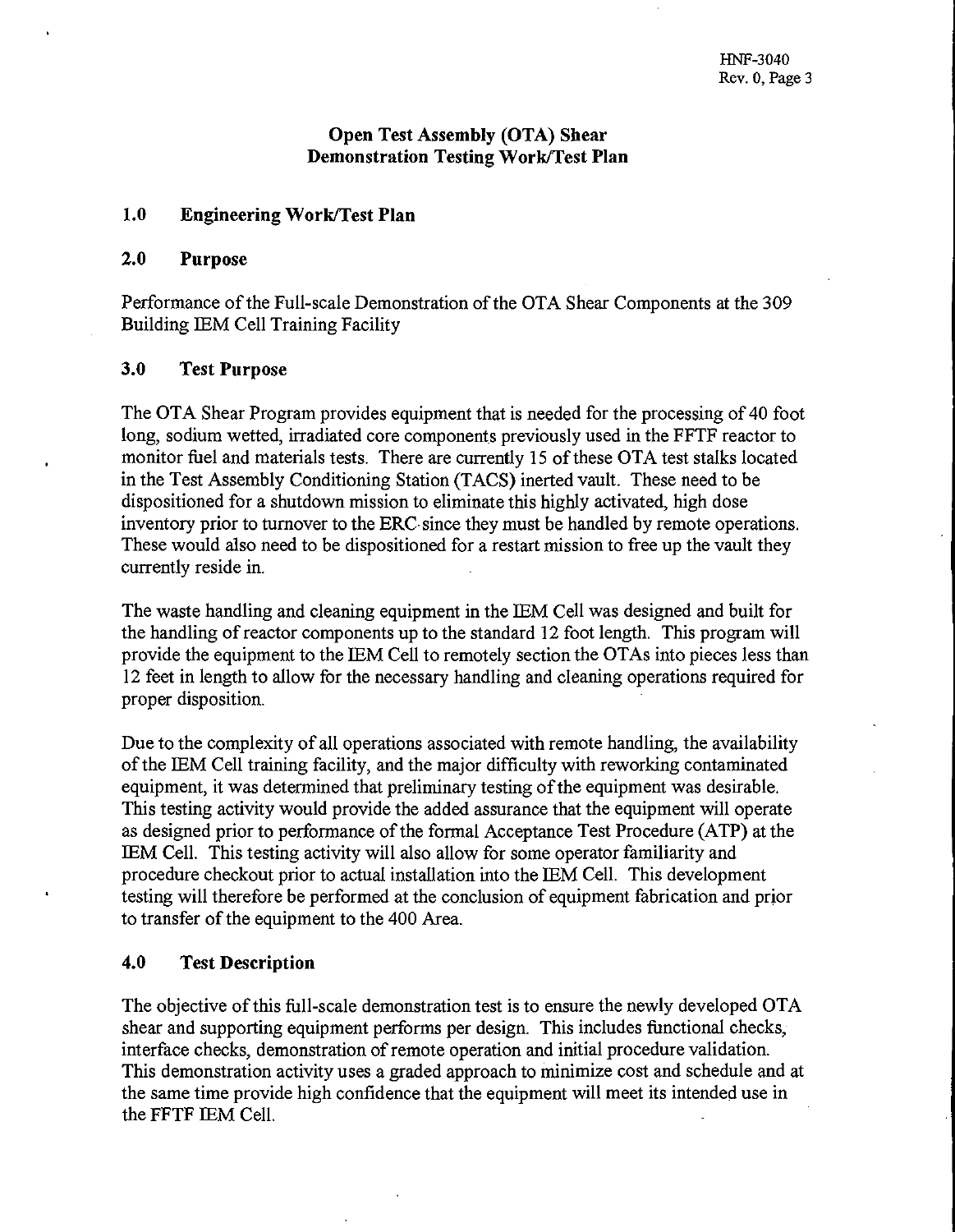The IEM Cell Training Facility (IEMCTF) in the 309 Building has been used many times over the last 15 years to confirm equipment operations, check-out operating procedures and perform operator training of very complex, one-of-a-kind equipment required for the unique activities the IEM Cell is called upon to support. The major structures are similar to the actual IEM Cell and only a few minor modifications are required to support the OTA Shear Demonstration.

It is the intent of this testing to use all of the major components that are part of the OTA Shear equipment and actually demonstrate the shearing of two simulated, full-scale Materials Open Test Assemblies (MOTAs). The only major item not being tested is the Ident 26 OTA Receiving fixture. This support fixture attaches to Ident 26 (the multipurpose elevator in the EEMC) and is used to hold the OTA while it is being sheared. It was decided that this item would not be tested during this demonstration due to the expense required to mock-up the Ident 26 elevator that this would be attached to, and that its function and design is fairly simple as a support fixture. Accordingly, this item will be deferred until the actual ATP is performed at the IEM Cell and that the small risk of it not functioning properly during the ATP was accepted by the facility. The only remaining item not tested is the Ident-26 Elevation Index device. Again, because the training facility does not have a mocked up Ident-26, it would not be feasible to perform the necessary testing at 309. The device will have some preliminary checks performed at the IEM Cell to confirm its ability for transfer into and out of the IEM Cell Small Tools Transfer Lock and attachment to Ident 26. Due to the simplicity of this device it is again agreed that no further checkout is required prior to the formal ATP at the IEM Cell.

Due to the limitations of the IEM Cell Training Facility, not all interfaces can be checked during this full-scale demo. Where feasible, simulated equipment has been provided to give an initial check of interfaces. All critical interfaces will have checks made that will give high confidence that the equipment will properly interface with the actual in-cell hardware. Interfaces which will be simulated are: the interface and operation by the Pedestal Mounted Manipulator (simulated by hands on operations); the fit of the Cut Part Catcher into the Ident-61 Waste Container Storage Fixture (simulated by the Cut Part Catcher Support Fixture); the fit of the shear into the Shielded Cell Transfer Container (SCTC), simulated by the mocked up SCTC cask enclosure; OTA and OTA cut piece handling throughout the shearing, washing and final storage processes (simulated by mocked up MOTA assemblies); and the fit of the wash basket into the Sodium Removal System T-100 (simulated by the mocked up T-100). The other interface checks will be using identical IEM Cell equipment or the actual OTA Shear equipment.

The testing will include, but not be limited to the installation, operation and removal of:

- 1. the OTA shear and the associated hydraulic pump unit
- 2. the Cut Part Catcher
- 3. the SRS Cut Part Wash Basket .
- 4. the OTA Shear Restraint Bar System
- 5. the OTA Cut Part Grapples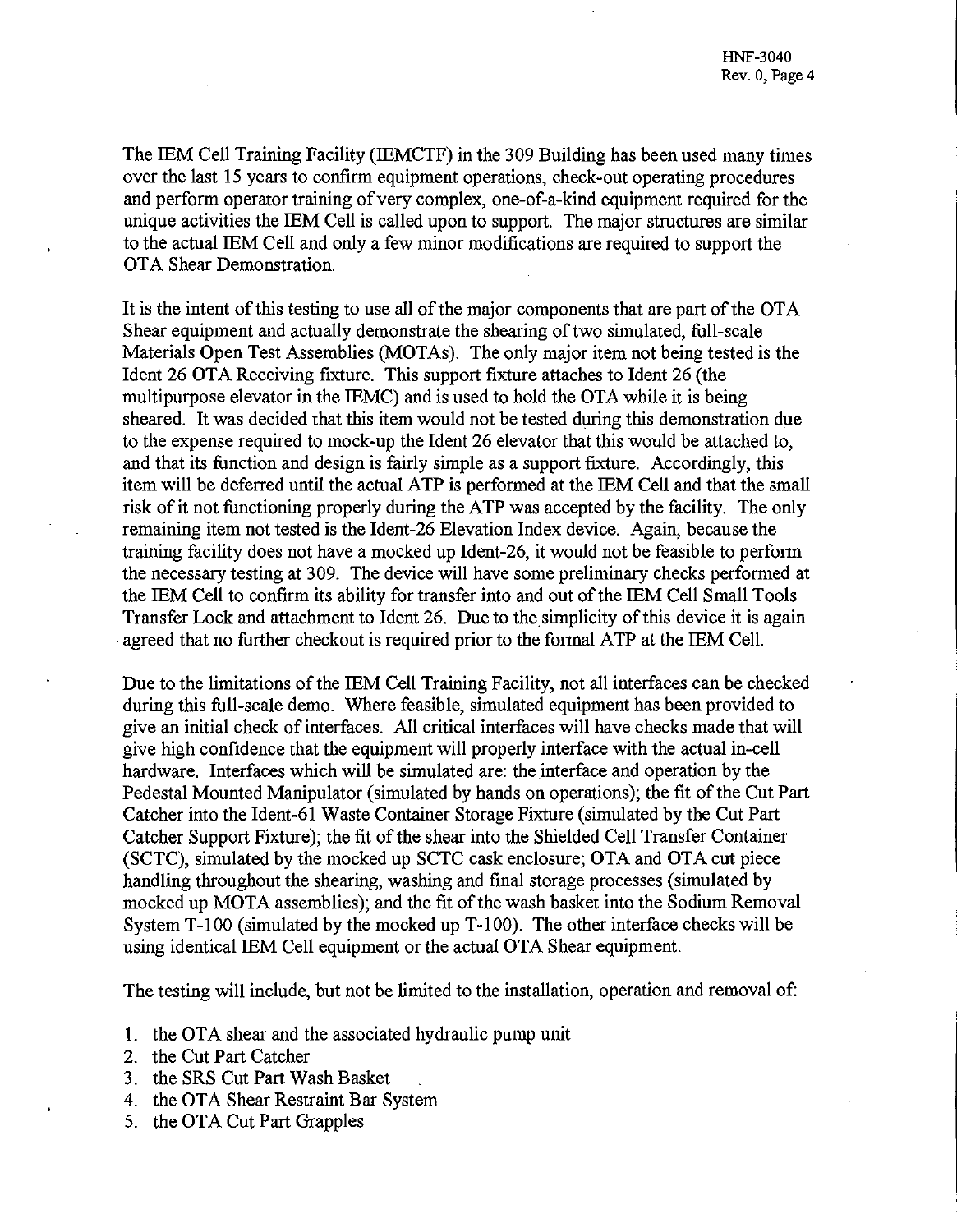- 6. the Ident 116D Pedestal/Insert
- 7. the MASF Supporting Equipment

Due to the uncertain future mission of FFTF and the availability of other equipment, the schedule for actual testing in the IEMC is not well defined. Therefore the current plan is to leave all the equipment installed and de-energized in the IEMCTF at the completion of the demonstration activity. This will allow formal training to be performed at the IEMCTF by the FFTF Examination and Decontamination Services (EDS) Operations personnel, just prior to moving the equipment to FFTF for installation, formal testing by ATP, and normal operation. Should a change in mission or planning determine that this equipment will either not be used, or not be needed for several years, FFTF Engineering will take the lead to place the equipment into proper warehouse storage or other appropriate disposition, as necessary. It is understood that this would also be a mutual agreement with the 309 Building administration as the availability of the building may change requiring either relocation or storage of these items.

### **5.0 Control of Testing**

The demonstration test will be controlled by work packages that will be prepared, approved and issued per FFTF administrative procedure A-28, FFTF WORK MANAGEMENT PROCESS. The primary procedure will consist of two parts. The first will be the test sequences and the second will be an attached EDS Operations Special Procedure (ESP) containing the generic installation, operating and removal instructions for each piece of equipment. The ESP will be prepared per FFTF administrative procedure A-25, FFTF OPERATIONS/EDS SPECIAL PROCEDURES, and will be the basis for the actual FFTF operating procedures. Other work packages may be used for discreet activities needed to support the primary work package.

During the performance of the testing there will be a single Person in Charge (PIC) identified as responsible for the testing. Although various cognizant engineers will be involved as their specific hardware is tested and a Lead Engineer (LE) from EDS Operations will direct the operators, it will be clear and reiterated each day that the PIC has the overall responsibility for performance of the testing and all direction will come through the PIC.

The work package will be controlled per standard work control practices that will require an approved WCN for any changes in scope to the work document. Editorial changes or enhancements to the operating instructions for clarification can be added by pen-and-ink change to the work package ESP. All changes will be in red ink and approved by initials of the PIC and LE, with the date and time of the change/comment. To allow for the resolution of testing problems or scheduling issues, the actual sequence of testing can be performed out of sequence per PIC direction to best utilize the available resources. The Cognizant FFTF Engineering Manager (S. W. Hiller) will resolve all questions, conflicts or issues regarding the applicability of these requirements.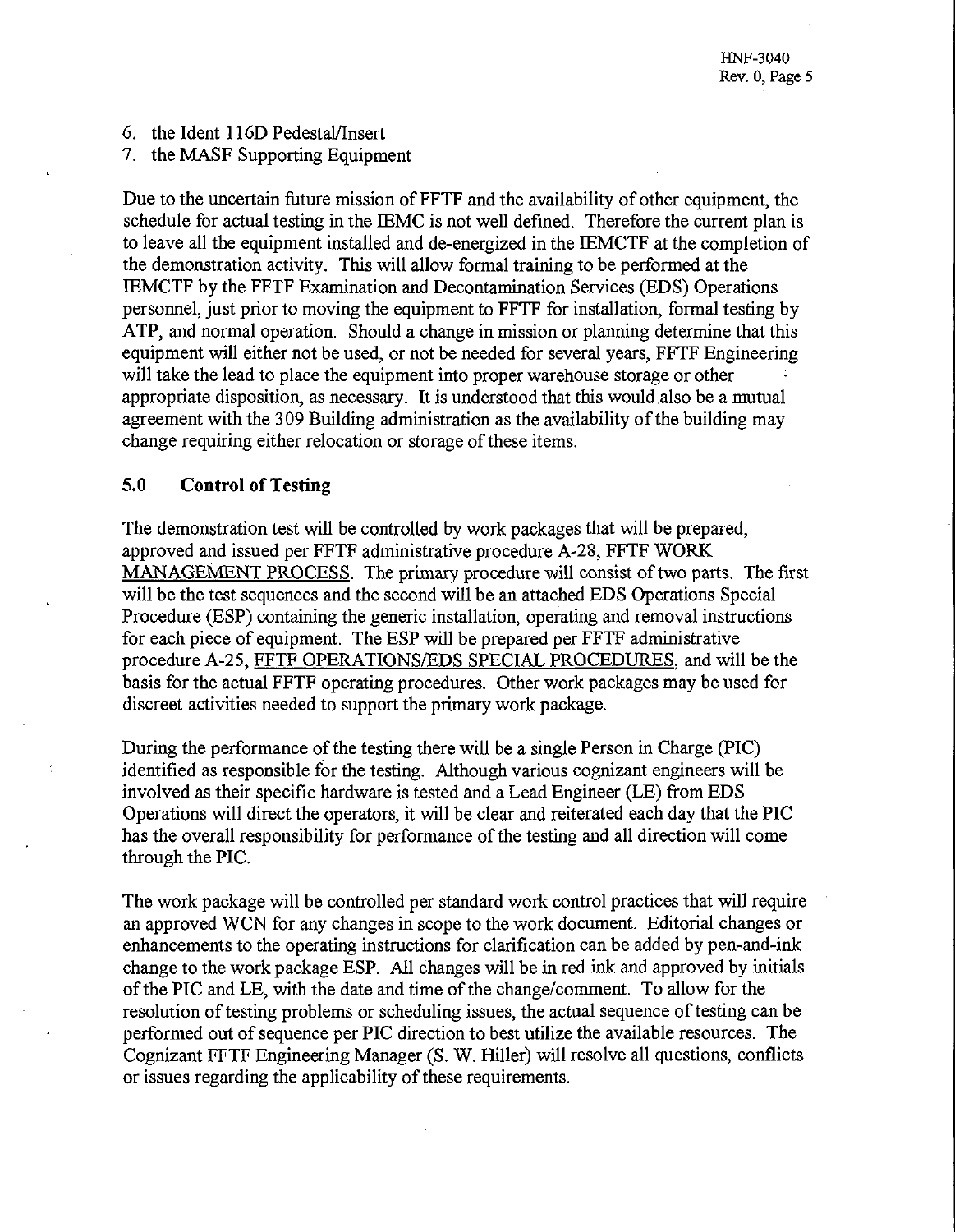All of the OTA Shear equipment has been designated as Safety Category **General Services (GS).**

# **6.0 Configuration Management**

Configuration management for this activity will be controlled in several ways. HNF-PRO-442, Development Control Requirements will be followed for all phases of this activity. The control of drawings will fall into two different categories. Those being equipment for Facility Use (future use at FFTF to perform or support the shearing activity) and that equipment for Non-Facility Use (equipment to support 309 testing only [simulates equipment at FFTF] which will remain at the 309 Building or further dispositioned at the end of testing).

"Facility Use" equipment will be controlled in one of two ways:

- 1. Released Drawings this method is the preferred method and most direct means of configuration control. It consists of completing the design activity, issuing a released drawing or an ECN to a released drawing, and then fabrication per the released drawing.
- 2. Development Control Drawings this method is used when the complexity and/or interfaces are not clearly defined or as well known and therefore the drawing will be preliminary (marked "development control") and red-lined during fabrication, and possibly the initial development testing phases, before the drawings will have the redlines incorporated and the drawings released. Per the requirements of HNF-PRO-442, these drawings will require final release before the equipment can be accepted at the FFTF for installation into the facility.

A variation on this will also be used for some items fabricated at the 400 Area Mechanical Shop. These items will be built to released work packages per FFTF Administrative Procedure A-28. FFTF WORK MANAGEMENT PROCESS. The process is identical in concept, with the major difference being a more formal means of change control. The fabrication work package will be issued with sketches as part of the released package. Changes that are required during the fabrication phase will be made by an approved WCN to the work package that will revise or replace the sketch. This provides a means for approvals by other disciplines as deemed necessary during the fabrication process. Again, once the equipment is shown to demonstrate correct functionality, an official drawing will be released and is required prior to installation at FFTF. The Work Package sketches will be identified as "Development Control" per HNF-PRO-442.

"Non-Facility Use" equipment will be controlled as follows:

Several items are required to be fabricated to allow "prototypic" testing to be performed in the IEMCTF at the 309 Building and are specific to that location. Most of these are of the support fixture or positioning fixture nature and will be disposed of or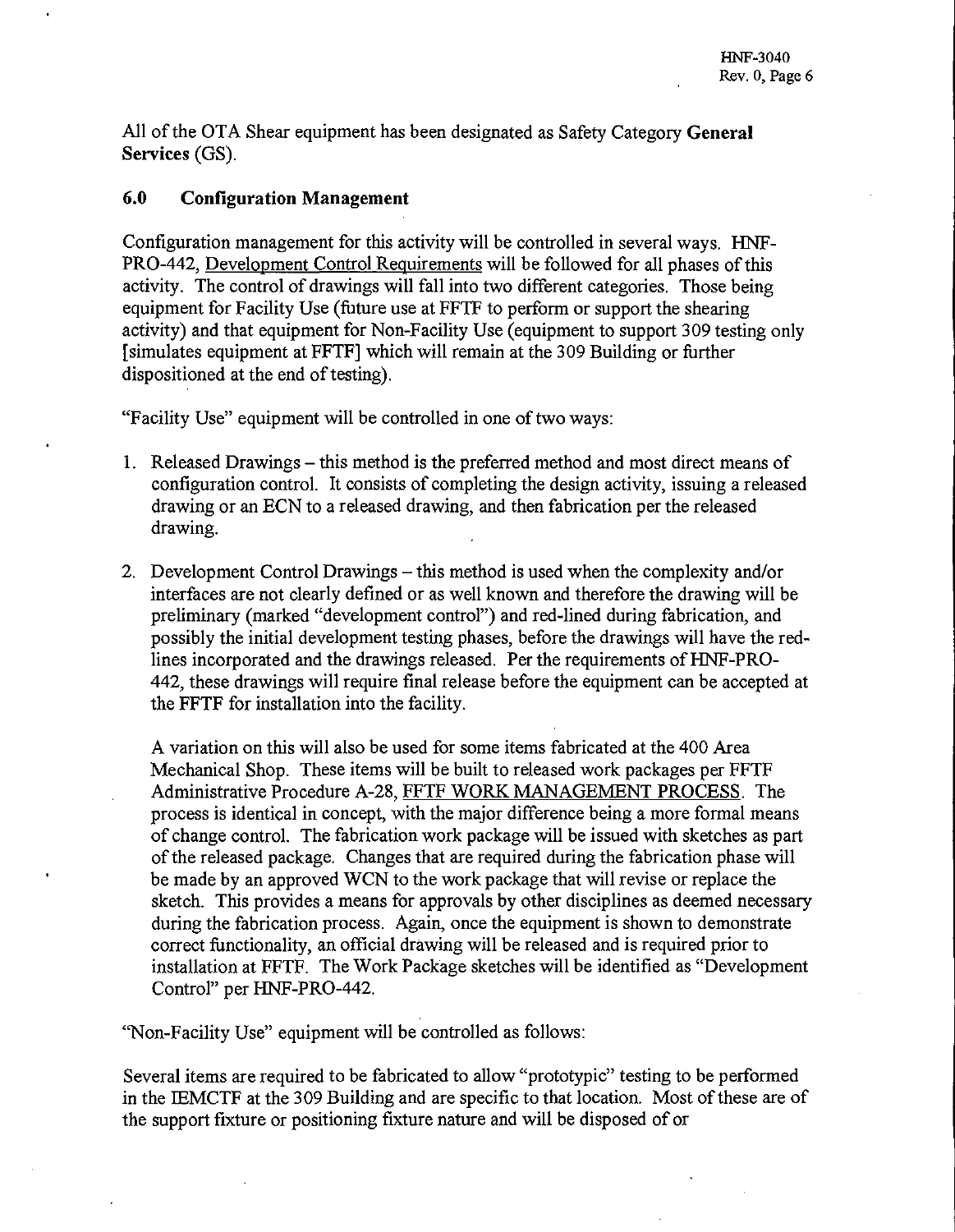disassembled/excessed at the completion of the 309 activity. These items were all built to sketches in approved and released work documents. There will be no drawings formally issued and released for any of these items. As required in HNF-PRO-442, each item will be identified as "not for facility use" during its time of use at the 309 Building training facility.

# 7.0 **Personnel Qualifications**

The remote operations of this equipment will be performed by qualified EDS Operations personnel. These operators will also be EEMCTF qualified. They will work directly under the guidance of a certified EDS Operations LE. The LE will receive his instructions and guidance from the Engineering PIC responsible for the testing.

The Engineering PIC responsible for the testing will be a qualified FFTF PIC responsible for the day to day performance of the demonstration testing. He will be responsible for performance of the daily Pre-job Brief, and will ensure that the test procedure requirements are followed. The Engineering PIC will have overall responsibility for all aspects of the testing and all operations that are performed. It will be clear that the PIC alone gives direction to the EDS LE and directs all operations at 309 facility. The PIC will also ensure that Test Log entries are made detailing any problems, questions, issues or considerations that arise during the testing. Closeout of the testing activity will ensure that each entry is resolved to the satisfaction of Engineering and EDS Operations.

All hoisting and rigging will be performed by personnel qualified to the Hanford Site Hoisting and Rigging Manual, DOE-RL-92-36.

The overall Design Authority (DA) for the IEM Cell Shear is PW McGuinness. All changes or revisions to its operation will be approved by the DA. Other engineers responsible for the design of some of the interfacing hardware will be involved in the testing and will document the acceptability of its performance.

# **8.0 Facility Considerations**

Impact to other programs:

There are no other activities in progress either now or planned that would impact the performance of this demonstration activity or that would be impacted by this activity.

#### Safety Considerations:

Hoisting and rigging operations and OTA Shear cutting operations are the main areas of concern. All hoisting and rigging will be performed per the requirements of the site hoisting and rigging manual with the appropriate Personal Protective Equipment (PPE) required for normal hoisting and rigging operations. Due to the nature of remote testing using manipulators, there are occasions where the throat latch on the crane and rigging hooks will need to be positioned to an open position. This is an accepted practice in the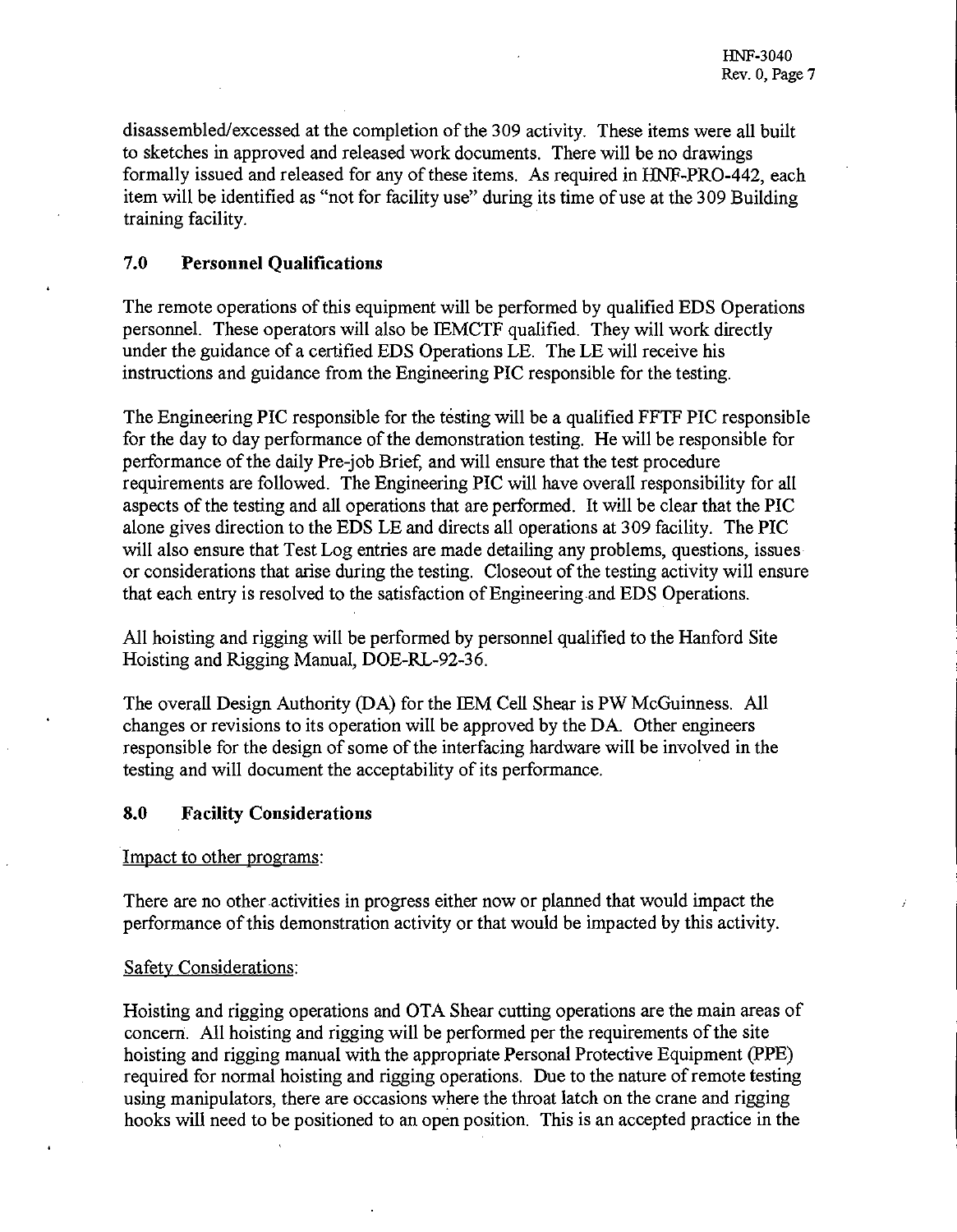hot cell and during these activities, all personnel will be cleared from the area prior to any lifts or moves with the latch disabled.

The work package controlling the demonstration activity will specify that hard hat use is required when entering the cell area, as well as clearing of personnel from the cell area during any cutting/shearing operations. This will also be covered in the Pre-job briefs held at the beginning of each day of testing.

Personnel involved in the testing at the 309 Building will receive facility orientation to familiarize them with the appropriate responses and building requirements and limitations. Those that will be involved with only short duration activities or observations can be escorted.

All work performed at the 309 facility will be covered by approved work packages released through the 300 Area work control system.

# **9.0 Budget/Schedule**

This activity (Task Code 1B1A0A020B) is currently loaded in the FY98 Resource Loaded Schedule for FFTF. Costs will be collected under TPCN Code: B1054. It is expected that the testing will be performed during July and August of 1998.

### **10.0 Acceptance Criteria**

The nature of this demonstration activity is to prove the functionality of each new major component that will be used for the shear activity. The testing will also include interface checks, checks for adequacy of remote operations, and preliminary procedure checks. The acceptance for each item will be jointly determined by the engineering and operations organizations and signatures in the work package will be made at each step by the appropriate engineer and the EDS LE. Discrepancies, deficiencies, etc. will be recorded in the test log maintained throughout the demonstration activity. The test log will be added to the work document to become part of the closed package. A final problem list with the resolutions will be included in a memo issued by Engineering with Operations concurrence.

#### **11.0 Test Review**

A test log will be maintained throughout the demonstration activity. All personnel involved in the testing will be encouraged to make entries into the test log. The PIC will be required to make entries daily for each major activity and detail any problems encountered. At the completion of the demonstration activity, both Engineering and Operations will then review the test log and marked up work document as a minimum. An internal memo, signed by both Engineering and EDS Operations, will then be issued confirming that all identified problems were satisfactorily resolved prior to declaring the testing complete. Rework and retesting will be performed as required to ensure appropriate resolution.